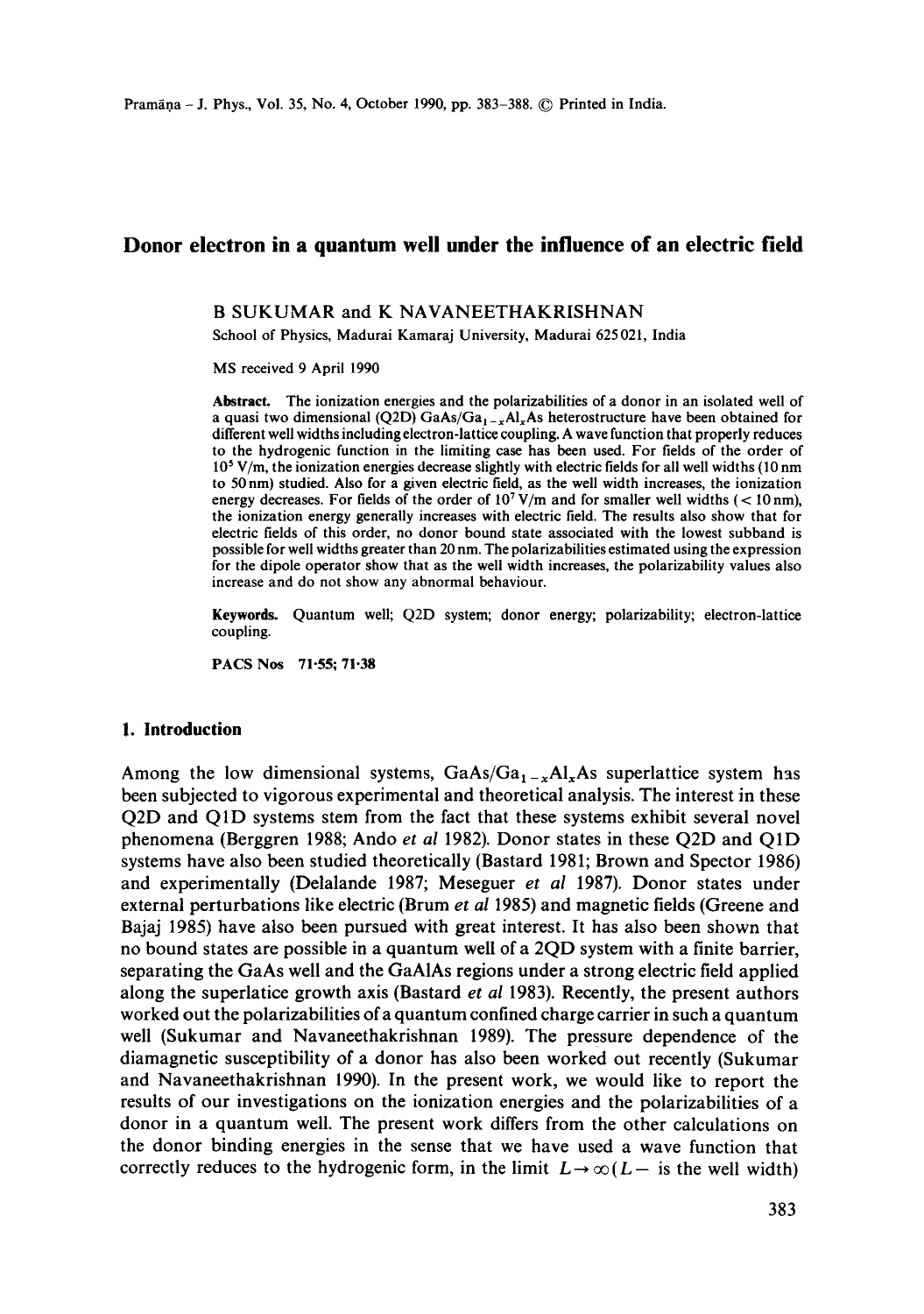#### 384 *B Sukumar and K Navaneethakrishnan*

and in the absence of the electric field. Also, for the first time we report the values of donor polarizabilities for an on-centre impurity. We also show that for electric field  $\simeq 10^7$  V/m, the donor states can no longer be associated with the ground state subband. In these estimates we have included the effect of the electron-lattice coupling following the lines of Sukumar and Navaneethakrishnan (1989) and Xu Wang *et al*  (1988).

## 2. **Theory**

The Hamiltonian for a system consisting of an electron in an infinite well moving under the influence of a donor at the middle of the well (taken as the origin), and an externally applied electric field along the z-direction (perpendicular to the walls) is given by

$$
H = \frac{P^2}{2m^*} - \frac{e^2}{\varepsilon_0 r} + eFz + \sum_k \hbar_w a_k^+ a_k
$$
  
+ 
$$
\sum_k \frac{1}{k} (V_k \exp(i\bar{k}\cdot\bar{r})a_k + \mathbf{h}\cdot\mathbf{c}) + V_w(z),
$$
 (1)

where  $a_k^+(a_k)$  is the phonon creation (destruction) operator,  $\omega$  is the zone-centre L.O phonon frequency, F is the externally applied electric field,  $V_w(z)$  represents the infinite well and  $\varepsilon_0$  is the static dielectric constant of GaAs. The fifth term in the above Hamiltonian is the Fröhlich electron-phonon interaction term with  $V_k$  given by

$$
V_k = i\hbar\omega(\hbar/2m^*\omega)^{\frac{1}{2}}(4\pi\alpha/V)^{\frac{1}{2}},
$$

where  $\alpha$  is the electron lattice coupling constant.

In the previous work, wave functions which do not reduce to hydrogenic ground state wave function in the limit  $L \rightarrow \infty$  and  $F \rightarrow 0$  have been used as indicated in §1. In the present work we use a wave function

$$
\psi = N \exp(-\alpha_1 r)(1 + \lambda Fz) \cos \frac{\pi z}{L}, \tag{2}
$$

where  $N$  is the normalization constant. This can be easily seen to reduce to hydrogenic ls function in the proper limit. We have evaluated the ground state energy using this wave function. After going through the canonical transformations as given by Xu Wang *et al* (1988) we obtain for  $\langle H \rangle$ 

$$
E(\alpha_1, \lambda) = E_0 - \alpha \hbar \omega + \frac{\alpha \hbar^2}{12m^*} q_z^2 - \frac{\hbar^3}{32\omega m^{*2}} q_z^4,
$$

where

$$
E_0 = \frac{h^2}{2m^*} \left[ \alpha_1^2 - \frac{\pi^2}{L^2} + 2N^2 \lambda^2 F^2 \pi (I_1 + I_2) + \frac{4N^2 \pi^3}{L^2} (I_1 + \lambda^2 F^2 I_3) + \frac{4N^2 \pi^2 \alpha_1}{L} \left( I_4 + \lambda^2 F^2 I_5 - \frac{\lambda^2 F^2 I_6}{\alpha_1 L} \right) - 8N^2 \lambda^2 F^2 \pi \alpha_1 I_7 \right]
$$

$$
- \frac{e^2 N^2 \pi}{\epsilon_0} \left[ \frac{(I_8 + I_9)}{\alpha_1} + 4\lambda^2 F^2 I_7 \right] + 8e N^2 F^2 \pi \lambda I_{10}
$$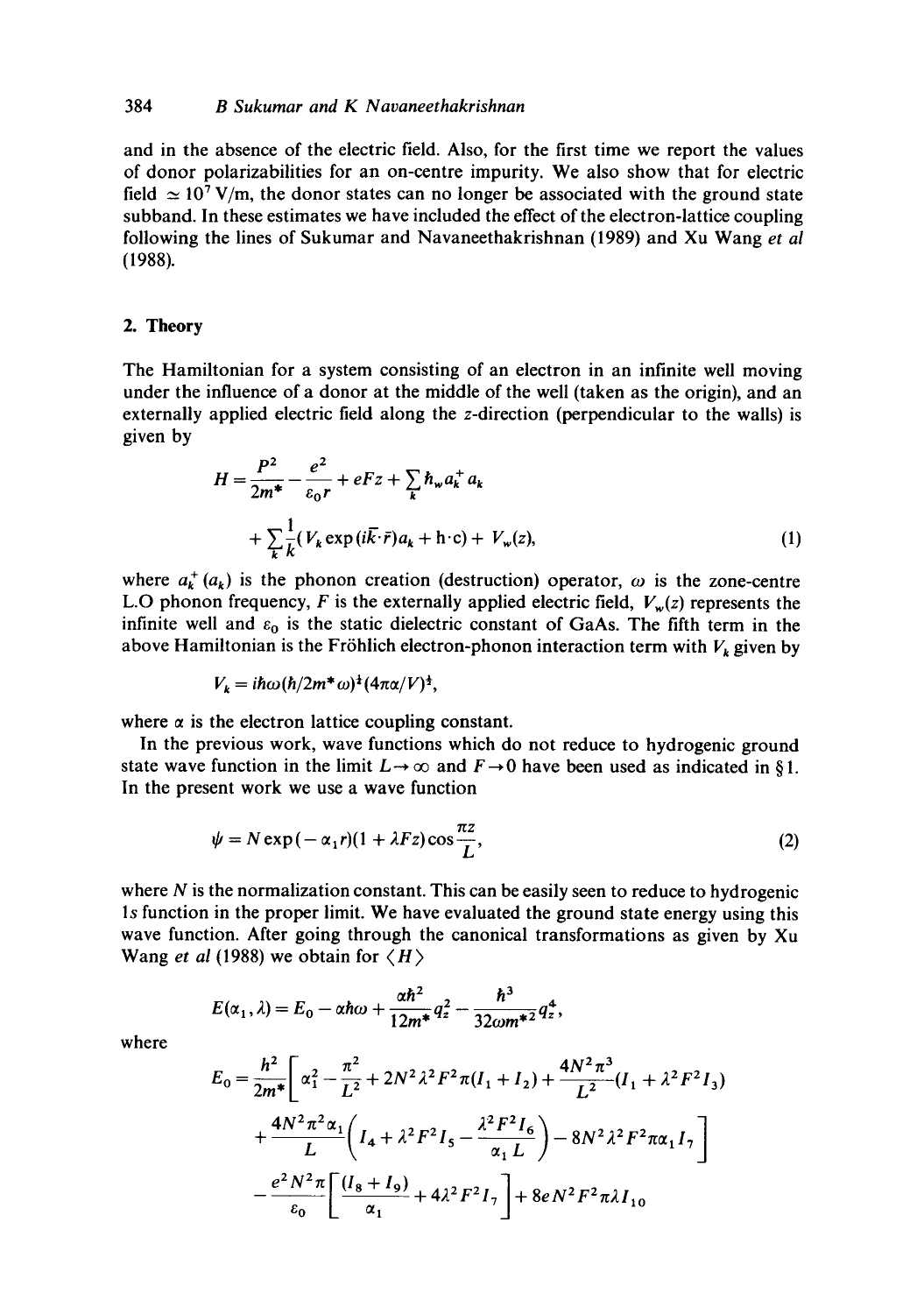and

$$
q_z = -8N^2 \pi \alpha_1 \lambda F I_7 - \frac{4N^2 \pi^2 \lambda F I_6}{L} + 2N^2 \pi \lambda F (I_1 + I_2)
$$

with

$$
N^{2} = [2\pi(I_{1} + I_{2}) + 4\pi\lambda^{2} F^{2} I_{10}]^{-1}
$$
\n
$$
I_{1} = \int_{0}^{\infty} \int_{0}^{L/2} f(\rho, z) \rho d\rho dz; \quad I_{2} = \int_{0}^{\infty} \int_{0}^{L/2} f(\rho, z) \cos \frac{2\pi z}{L} \rho d\rho dz
$$
\n
$$
I_{3} = \int_{0}^{\infty} \int_{0}^{L/2} f(\rho, z) z^{2} \rho d\rho dz;
$$
\n
$$
I_{4} = \int_{0}^{\infty} \int_{0}^{L/2} f(\rho, z) (\rho^{2} + z^{2})^{-\frac{1}{2}} z \sin \frac{2\pi z}{L} \rho d\rho dz
$$
\n
$$
I_{5} = \int_{0}^{\infty} \int_{0}^{L/2} f(\rho, z) (\rho^{2} + z^{2})^{-\frac{1}{2}} z^{3} \sin \frac{2\pi z}{L} \rho d\rho dz
$$
\n
$$
I_{6} = \int_{0}^{\infty} \int_{0}^{L/2} f(\rho, z) z \sin \frac{2\pi z}{L} \rho d\rho dz
$$
\n
$$
I_{7} = = \int_{0}^{\infty} \int_{0}^{L/2} f(\rho, z) (\rho^{2} + z^{2})^{-\frac{1}{2}} z^{2} \cos^{2} \frac{\pi z}{L} \rho d\rho dz
$$
\n
$$
I_{8} = \int_{0}^{L/2} \exp(-2\alpha_{1} z) dz; \quad I_{9} = \int_{0}^{L/2} \exp(-2\alpha_{1} z) \cos \frac{2\pi z}{L} dz
$$

and

$$
I_{10} = \int_0^\infty \int_0^{L/2} f(\rho, z) z^2 \cos^2 \frac{\pi z}{L} \rho d\rho dz.
$$

In the above integrals  $f$  is given by

$$
f(\rho, z) = \exp(-2\alpha_1(\rho^2 + z^2)^{\frac{1}{2}}).
$$

All these integrals can be evaluated in closed form.

The ionization energy is defined as

$$
E_{\rm ion} = E_{\rm sub}(F) - E_{\rm min}(\alpha_1, \lambda),\tag{3}
$$

where  $E_{sub}(F)$  stands for the subband energy in an electric field. These values for different electric fields have been worked out in our earlier paper (Sukumar and Navaneethakrishnan 1989).  $E_{min}(\alpha_1,\lambda)$  is the minimum value of  $E(\alpha_1,\lambda)$  obtained numerically. In the actual calculations, the donor ionization energies were obtained variationally, when  $F = 0$ , for different L. These variationally estimated values of  $\alpha_1$ were used in the subsequent calculations when  $F \neq 0$ . Values of  $E_{\min}(\alpha_1,\lambda)$  were obtained for different L values by varying  $\lambda$ . The ionization energies have been calculated for different electric fields and well widths using (3).

To calculate the donor polarizability  $(\alpha_p)$ , we have used the expression for the dipole moment

$$
P = \langle -ez \rangle_{F \neq 0} - \langle -ez \rangle_{F=0} \tag{4}
$$

and  $P = \alpha_p F$ . From symmetry, it follows that the second term in (4) vanishes. The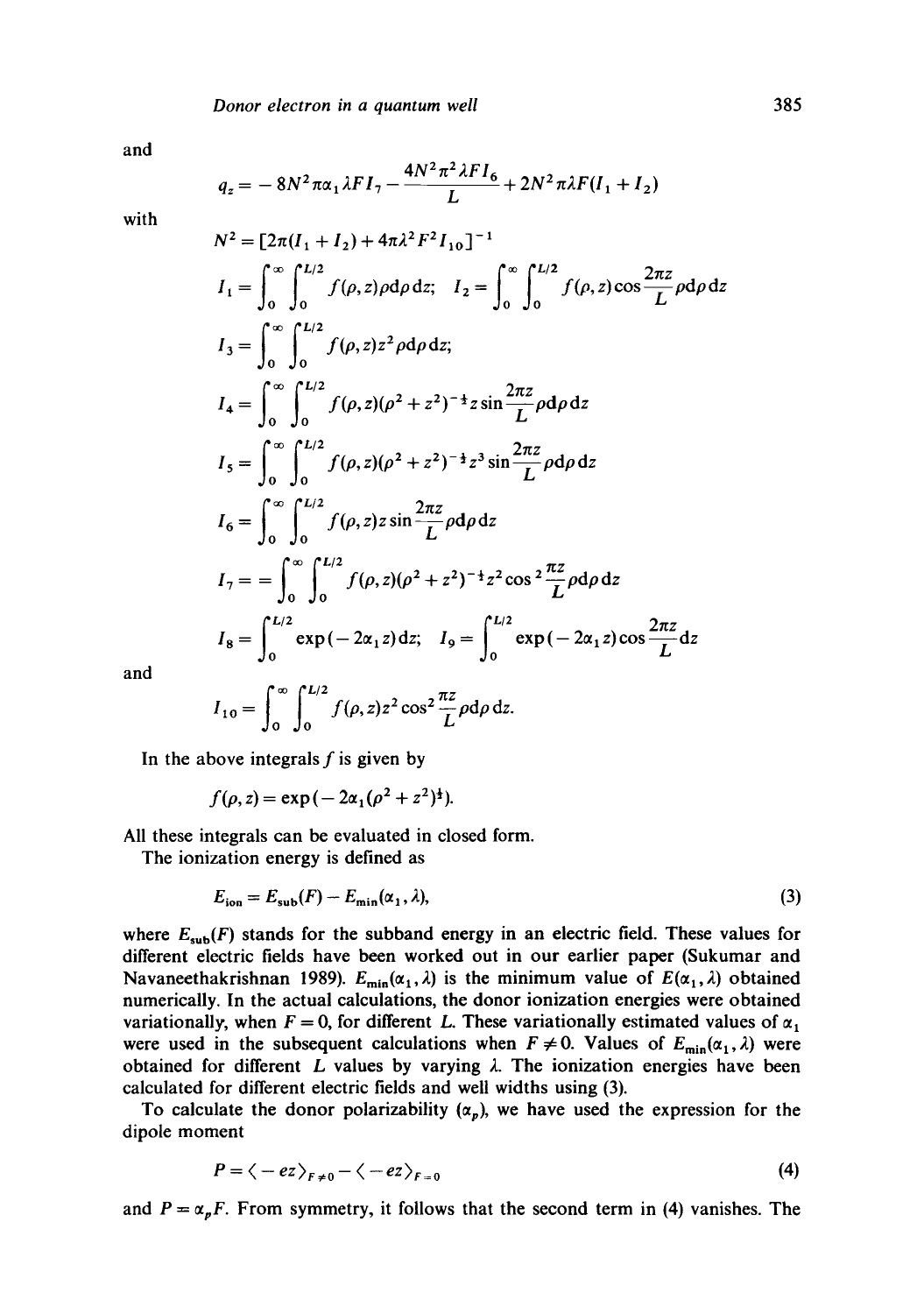final expression for  $\alpha_p$  is

$$
\alpha_p = 8N^2 e \pi \lambda I_{10} \tag{5}
$$

where  $I_{10}$  is given earlier.

## **3. Results and discussion**

The donor ionization energies obtained using (3) for electric fields of  $\sim 10^5$  V/m are given in table 1. For smaller electric fields the shift in the ionization energies, from the field free values, were not appreciable. The variation of the subband energies for different electric fields and well widths are given in table 2. The donor polarizabilities for different well widths are presented in table 3.

Table 1. Donor ionization energies (meV) for different electric fields.

| L<br>(nm) | 0                    | 1                  | 2                   | 3                                                      | 4                    |
|-----------|----------------------|--------------------|---------------------|--------------------------------------------------------|----------------------|
| 10        | $12 - 06$<br>(12.06) | $11-66$<br>(13.80) | 11.66<br>$(18-49)$  | 11.66<br>(23.29)                                       | 11.66<br>(26.98)     |
| 20        | 9.49<br>(9.49)       | $9-40$<br>(9.30)   | $9-40$<br>$(-3.74)$ | 9.41<br>$(-24.81)$                                     | $9-42$<br>$(-50.73)$ |
| 40        | 7.37<br>(7.37)       | 7.35               | $7-31$              | 7.24<br>$(-49.36)$ $(-136.15)$ $(-232.03)$ $(-333.04)$ | 7.14                 |
| 50        | 686<br>(6.86)        | 6.80               | 6.63                | 6.37<br>$(-88.09)$ $(-215.60)$ $(-352.25)$ $(-494.20)$ | $6 - 05$             |

The quantities within parentheses refer to  $E_{\text{ion}}$  for electric fields in  $10^7$  V/m.

Table 2. Subband energies for different electric fields.

|           | $F(10^5 \text{ V/m})$ |                       |                     |                                                                      |                                    |  |  |
|-----------|-----------------------|-----------------------|---------------------|----------------------------------------------------------------------|------------------------------------|--|--|
| L<br>(nm) | 0                     | 1                     | 2                   | 3                                                                    | 4                                  |  |  |
| 10        | $53 - 72$<br>(53.72)  | 53.29<br>(51.44)      | 53.29<br>(46.03)    | 53.29<br>$(37-49)$                                                   | 53.29<br>(26.25)                   |  |  |
| 20        | 11.56<br>(11.56)      | $11-45$<br>$(-11.22)$ | 11.44<br>$(-55.89)$ | $11 - 42$                                                            | $11-40$<br>$(-109.31)$ $(-167.77)$ |  |  |
| 40        | $1-01$<br>(01.01)     | 0.94                  | 0.80                | 0.57<br>$(-108.49)$ $(-252.72)$ $(-406.12)$ $(-564.65)$              | 0.26                               |  |  |
| 50        | $-0.25*$              | $-0.38$               | $-0.71$             | $-1.22$<br>$(-0.25)$ $(-158.09)$ $(-352.34)$ $(-555.78)$ $(-764.52)$ | $-1.88$                            |  |  |

The quantities within parentheses refer to  $E_{sub}$  for electric fields  $10^7$  V/m.

\* The negative value for  $F = 0$  arises due to  $\alpha \hbar \omega \approx 2.5$  meV while  $E_{sub} = 2.25$  meV.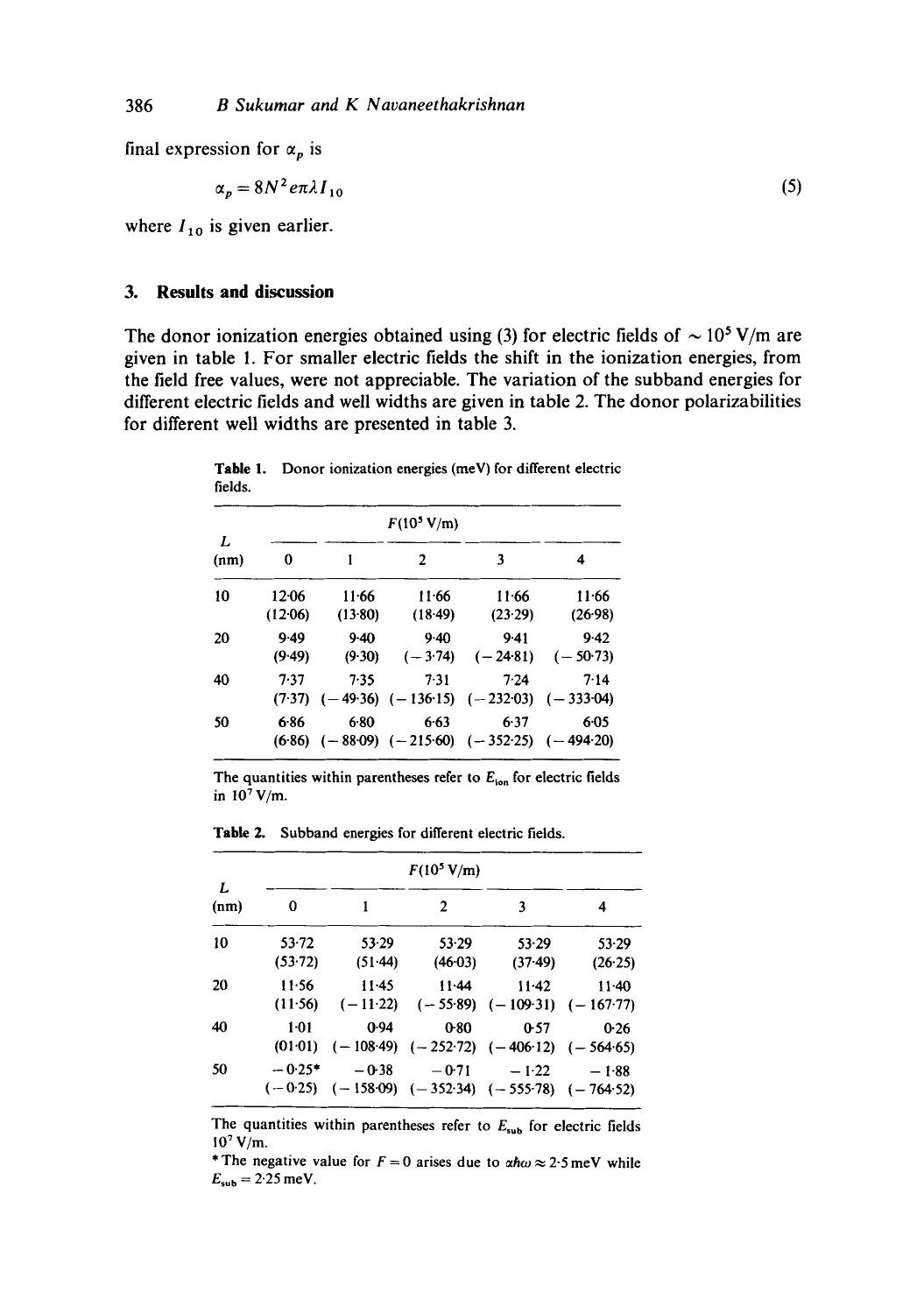**Table 3.** Donor polarizabilities  $(10^7 \text{ Å}^3)$ as a function of well width.

|            | $F = 10^5$ V/m |   |                               |  |      |  |  |
|------------|----------------|---|-------------------------------|--|------|--|--|
| I.<br>(nm) | $\blacksquare$ | 2 | $\overline{\mathbf{3}}$       |  | Mean |  |  |
| 10         |                |   | 0.012 0.012 0.012 0.012 0.012 |  |      |  |  |
| 20         |                |   | 0.124 0.124 0.123 0.123 0.123 |  |      |  |  |
| 40         |                |   | 0.945 0.927 0.901 0.865 0.909 |  |      |  |  |
| 50         |                |   | 1.567 1.509 1.423 1.325 1.456 |  |      |  |  |

An important result of this paper is that when the strength of the electric field is increased to 10<sup>7</sup> V/m, for well widths larger than 20 nm, we have found that  $E_{\text{ion}}$  is negative (see, Table 1). It is well known that for a well of finite strength and for larger electric fields one has only quasi bound or unbound states (Bastard *et al* 1983). Surely such a situation does not arise in the present case since we have restricted our calculations to wells of infinite strength. A zero ionization energy would mean that the donor state is in the continuum of the  $n = 1$  subband. A negative value for the ionization energy means that the ground state subband moves downwards faster than the donor ground state for such a large electric field. However, a transition from the ground state of the donor to the  $n = 2$  (first excited) subband in the quantum well is still possible which will make  $E_{\text{ion}}$  positive, provided this subband does not descend rapidly with electric field. This indeed is the case as can be easily demonstrated using the results of Ahn and Chuang (1987), where it is shown that the  $n = 2$  subband shows a slight increase upwards for small fields and slow decrease for larger fields. This conclusion, viz., the donor states are no longer associated with the ground state subband for electric fields  $\geq 10^7$  V/m appears difficult to be verified experimentally, as the barrier heights in reality are finite. An infinite well model is generally employed as it reduces the amount of numerical work. It is also well-known that the results of the infinite well model agree very well with the results of a finite barrier for thick wells ( $\gtrsim$  50 nm) (Greene and Bajaj 1983). For  $L < a^*$  (the effective Böhr radius), the applicability of the effective-mass theory is questionable.

It is true that in such thick wells the intersubband separation is small. Still, if the conduction band discontinuty is  $\sim 85\%$  of the band-gap difference in the superlattice, for reasonably strong electric fields, one may still observe an anomalous behaviour in the I-R absorption associated with a donor.

It appears, from (5), that  $\alpha_p$  depends on F through  $\lambda$ . It is also true that the F values chosen are large. In spite of this, we have obtained the values of  $\alpha_n$  which are fairly independent of F (see, table 3). It follows that for smaller well widths the electron behaves like a particle possessing larger inertia due to the boundary conditions, viz.,  $\psi = 0$  at  $|z| = L/2$ . Hence non-linearities do not seem to set in even for such a high field in an infinite quantum well. It can be seen that as  $L$  increases the donor polarizability also increases. For comparision,  $\alpha_p$  for  $L = \infty$  is given by, 4-5  $a_0^{*3}$  in the effective-mass approximation, where  $a_0^* = 195.52$  a.u. for GaAs and  $\alpha_p$ , 5.01  $\times$  10<sup>6</sup> Å<sup>3</sup>. From table 3, it follows that the polarizability values are one order less for 10nm and one order higher for 50 nm when compared to the  $L = \infty$  value. For  $L = \infty$ , our results indicate  $\alpha_p > 5 \times 10^6~\text{\AA}^3$ . This discrepancy arises due to the wave function, given in (3), which contains only a first order term in the electric field. The hydrogenic